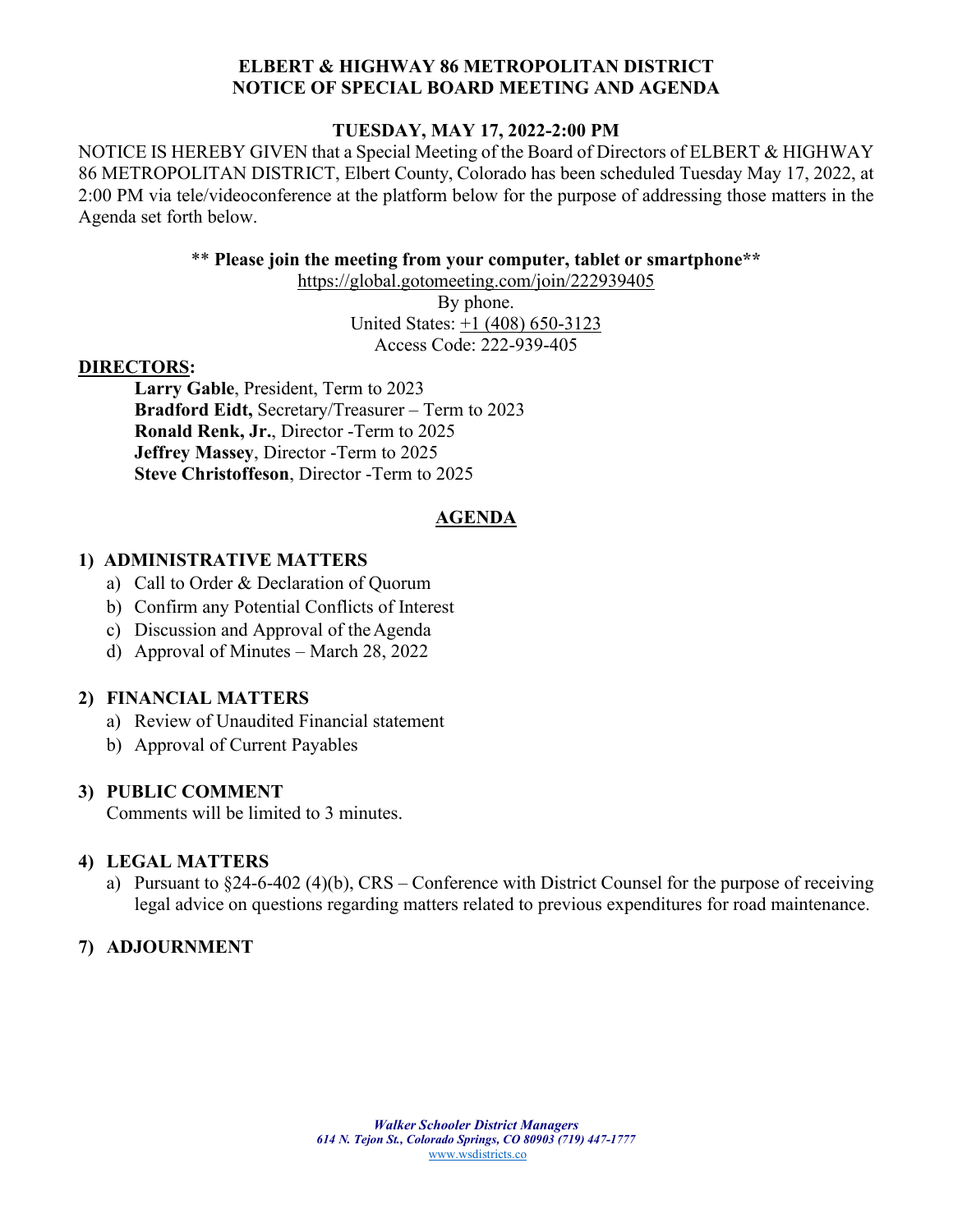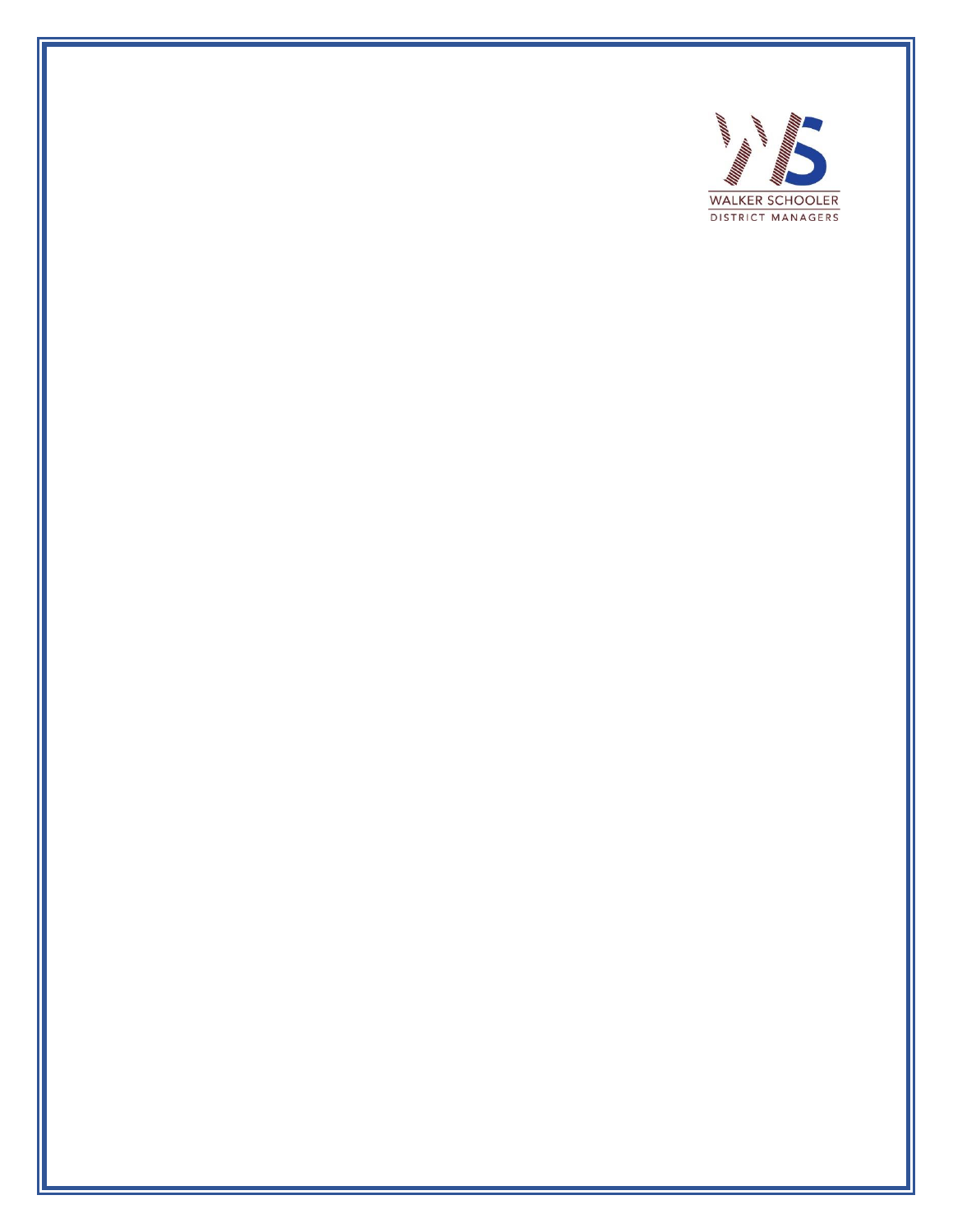

#### **MINUTES OF A REGULAR MEETING OF THE BOARD OF DIRECTORS OF THE ELBERT & HIGHWAY 86 METROPOLITAN DISTRICT HELD MARCH 28, 2022 AT 6:00 PM**

Pursuant to posted notice, the regular meeting of the Board of Directors of the Elbert and Highway 86 Metropolitan District was held on Monday, March 28, 2022 at 6:00 p.m., at Legacy Academy, 1975 Legacy Cir., Elizabeth, CO 80107 and via tele/videoconference at [https://global.gotomeeting.com/join/222939405.](https://global.gotomeeting.com/join/222939405)

#### **ATTENDANCE**

In attendance were Directors: Larry Gable, President - Term to 2023 Bradford Eidt, Secretary/Treasurer - Term to 2023 Laura Carno, Assistant Secretary - Term to 2022 Jay Hjellum, Assistant Secretary - Term to 2022 Steve Christoffeson, Assistant Secretary - Term to 2022

Also in attendance were:

Kevin Walker, Walker Schooler District Managers Molly Gist, Walker Schooler District Managers Jason Downie, Susemihl, McDermott, & Downie, P.C. Members of the Public

#### **1. ADMINISTRATIVE MATTERS**

- a. Call to Order & Declaration of Quorum: President Gable called the meeting to order at 6:00 PM and declared a quorum with all Board members present.
- b. Confirm any Potential Conflicts of Interest: The Board had previously filed Disclosure of Potential Conflict of Interest Statements with the Board and with the Secretary of State at least seventy-two (72) hours in advance of the meeting in accordance with statutory requirements.
- c. Discussion and Approval of the Agenda: The Board approved the Agenda as presented.
- d. Consider Approval of Meeting Minutes from September 23, 2021 and September 27, 2021: The Board unanimously approved the Meeting Minutes from September 23, 2021 and September 27, 2021.

#### **2. FINANCIAL MATTERS**

- a. Review of Unaudited Financial Statement: The Board reviewed the Unaudited Financial Statements.
- b. Approval of Current Payables: After review, the Board unanimously approved the current payables.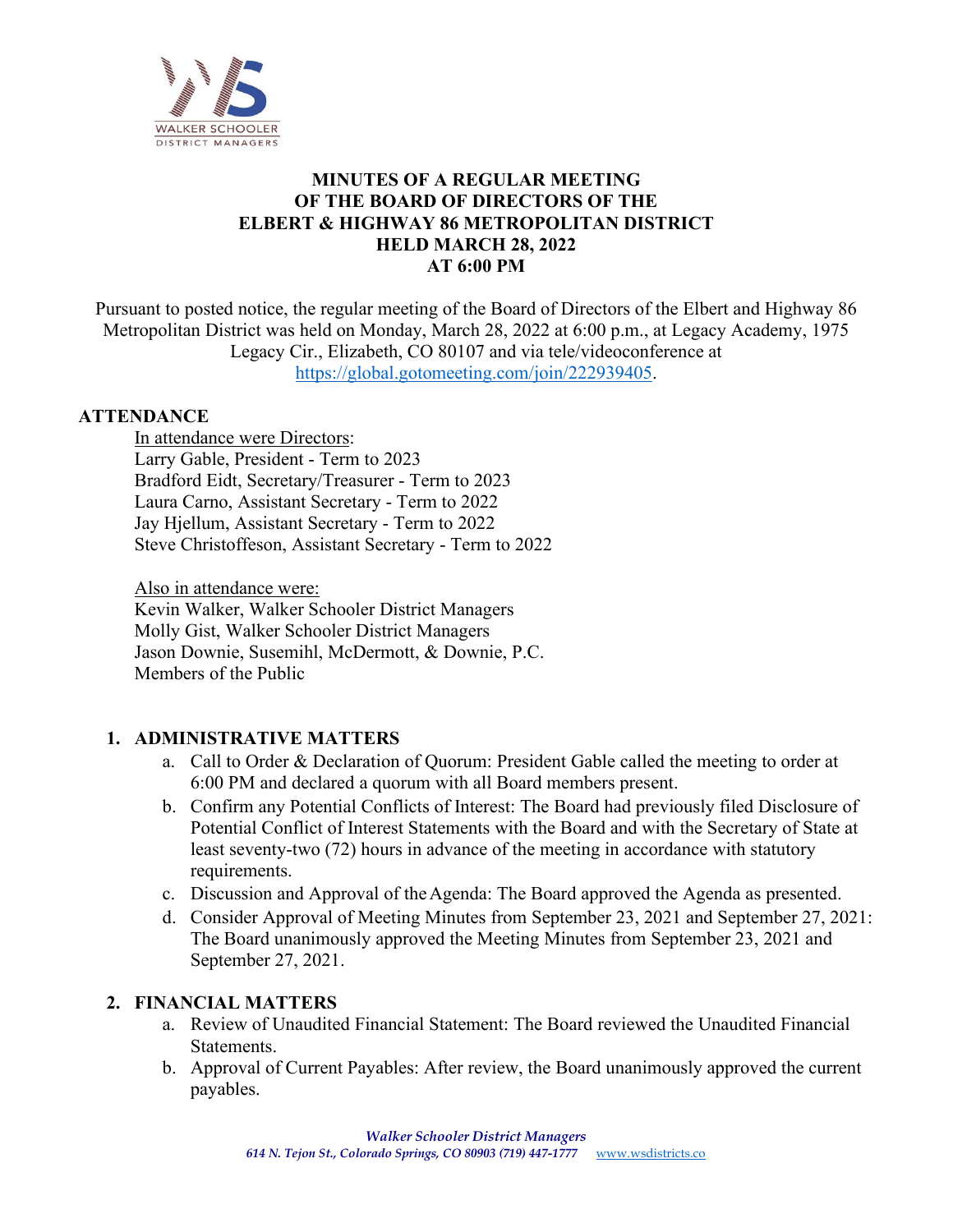#### **3. PRESIDENT'S REPORT**

- a. Landscaping work to be done by Wild Pointe Ranch HOA in 2022: President Gable reported that the HOA will be assuming all of the landscaping responsibilities.
- b. Pond-Safety Issues, Purpose, maintenance: President Gable explained the pond requires a constant pump for aeration and associated maintenance expenses. There have been past discussions regarding the idea to get rid of the pond, so a poll will be distributed to the community on the website to see if a majority agrees with getting rid of it. President Gable noted safety issues if someone were to fall in, and the pond serves no real purpose. Director Christoffeson pointed out there may be costs to fill in the pond or dirt could be relocated. President Gable confirmed there are no wetlands associated with it.
- c. Modify Equestrian Trails Easement-Current 100': President Gable discussed pursuing a modification to the equestrian trails' easement to 25 or 50 feet with the County. It will require agreements from the homeowners.
- d. Tract P- change use from future roadway. Email to county 3/3/2022: The Board tabled discussion on Tract P and instead discussed Tract R. President Gable explained that Tract R was conveyed to the commercial metro district in agreement for their resignations and control of the Board, and there are development guidelines that require additional research. The Board unanimously authorized legal counsel to inquire about Tract R. (Audio issues)

#### **4. MANAGEMENT ITEMS**

- a. Election Cancelled and New Elected Officials Notified: President Gable welcomed the new Board Members Ronald Renk and Jeffrey Massey. Director Christoffeson will be serving another 3-year term.
- b. Approve Special Board Meeting for May 5, 2022 at 6:00 PM: The Board unanimously approved a Special Board Meeting for May 5, 2022 at 6:00 PM.
- c. Award of Safety Funds Grant for Traffic Signal in the amount of \$1011.00: Ms. Gist reported an application was submitted with SDA and \$1,011 was awarded for the Safety Funds Grant as a reimbursement for the traffic signal and can also be used for stop signs and other safety items or general fund items.
- d. Annual Reporting Compliance: Mr. Walker reported that all annual reporting for compliance has been completed.
- e. Approve Audit Engagement Letter for 2021 Audit from BiggsKofford Due July: Mr. Walker explained the required 2021 Audit could be done by BiggsKofford and the fee is \$8,825. President Gable noted the District only paid \$4,000 last year and requested another bid. Mr. Walker will provide the Board with an additional proposal.

#### **5. LEGAL MATTERS:** There was no discussion.

**6. PUBLIC COMMENT:** President Gable opened the meeting for public comment.

Mike Misheff asked about the hand-drawn easement on the map and if there is any progress on that. President Gable replied that he will discuss this with him after the meeting. Mr. Misheff asked if there have been complaints regarding water pressure. President Gable repeated a public comment that every evening at 1:00 AM, the water pressure drops. Mr. Misheff said during showers, the water pressure starts out relatively good but then decreases by 10-15%. He is going to have it tested with a water gauge but wanted to know if anyone else was experiencing a degradation in pressure. President Gable noted there is a pressure regulator that can be adjusted, so the plumber could check that as well.

*Walker Schooler District Managers* Kennes Hendrickson asked is there a plan for development between Walmart and County Road 3 that the Elbert County News has called Elizabeth West. President Gable confirmed there is a plan,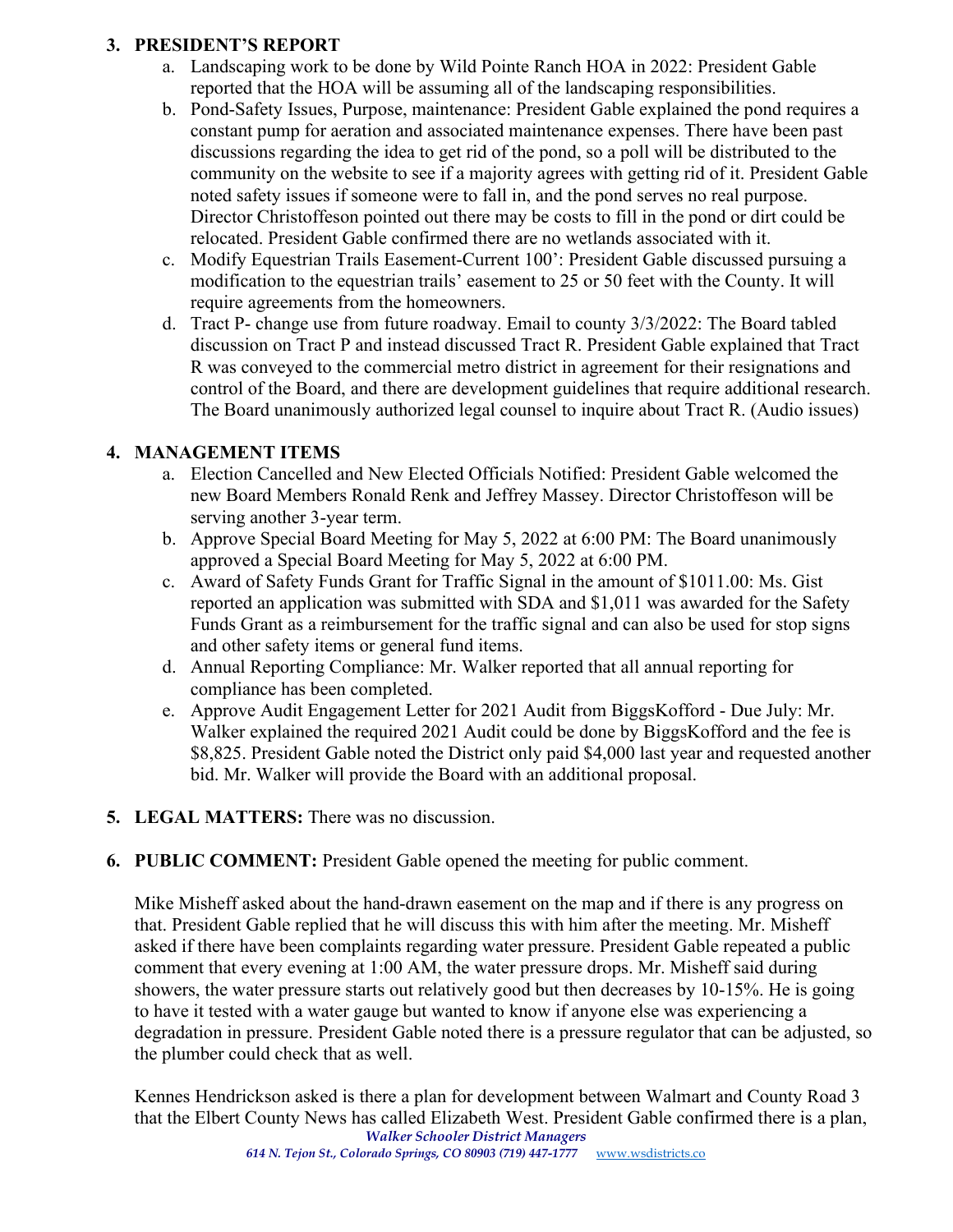but the District is not involved. He suggested contacting the town of Elizabeth and Rob Porter who is in our development and is one of the Planning Commissioners.

Jeff Massey asked if the District will be involved in the development of the roads. President Gable confirmed they will not be involved and do not have a say in that. The access road is a County road and will be determined by the County and the City. The monument is on land that is part of an easement and not owned by the District.

Director Eidt discussed the traffic signal going in at the corner of Highway 86 and Legacy Circle in Pinto. According to the commercial metro district, the State hopes to have it complete by the end of the year. They also anticipate that McDonalds may be open by the end of the year as well.

It was asked if the Board will take a position with the County or City on road development for the new planned development Elizabeth West. President Gable commented that it would be the people in the development and if they are concerned, they should get involved. He added that the Board's directive is to eradicate the debt as quickly as possible and save the taxpayers as much money as we can.

Director Carno discussed another development on the west side of County Road 3 and Highway 86 that is for 10-acre lots, which is exciting.

Mike H. requested the name of the parties who raised concerns about the density of the new development Elizabeth West. He would like to engage them as far as potential actions to speak to the density. President Gable confirmed it was Jeff Massey and Kennes Hendrickson.

**7. ADJOURNMENT:** There being no further business to come before the Board at this time, the Board unanimously adjourned the meeting at 6:53 PM.

Respectfully Submitted,

 $\mathcal{L}_\text{max}$  , where  $\mathcal{L}_\text{max}$  , we have the set of the set of the set of the set of the set of the set of the set of the set of the set of the set of the set of the set of the set of the set of the set of the set of Secretary for the Meeting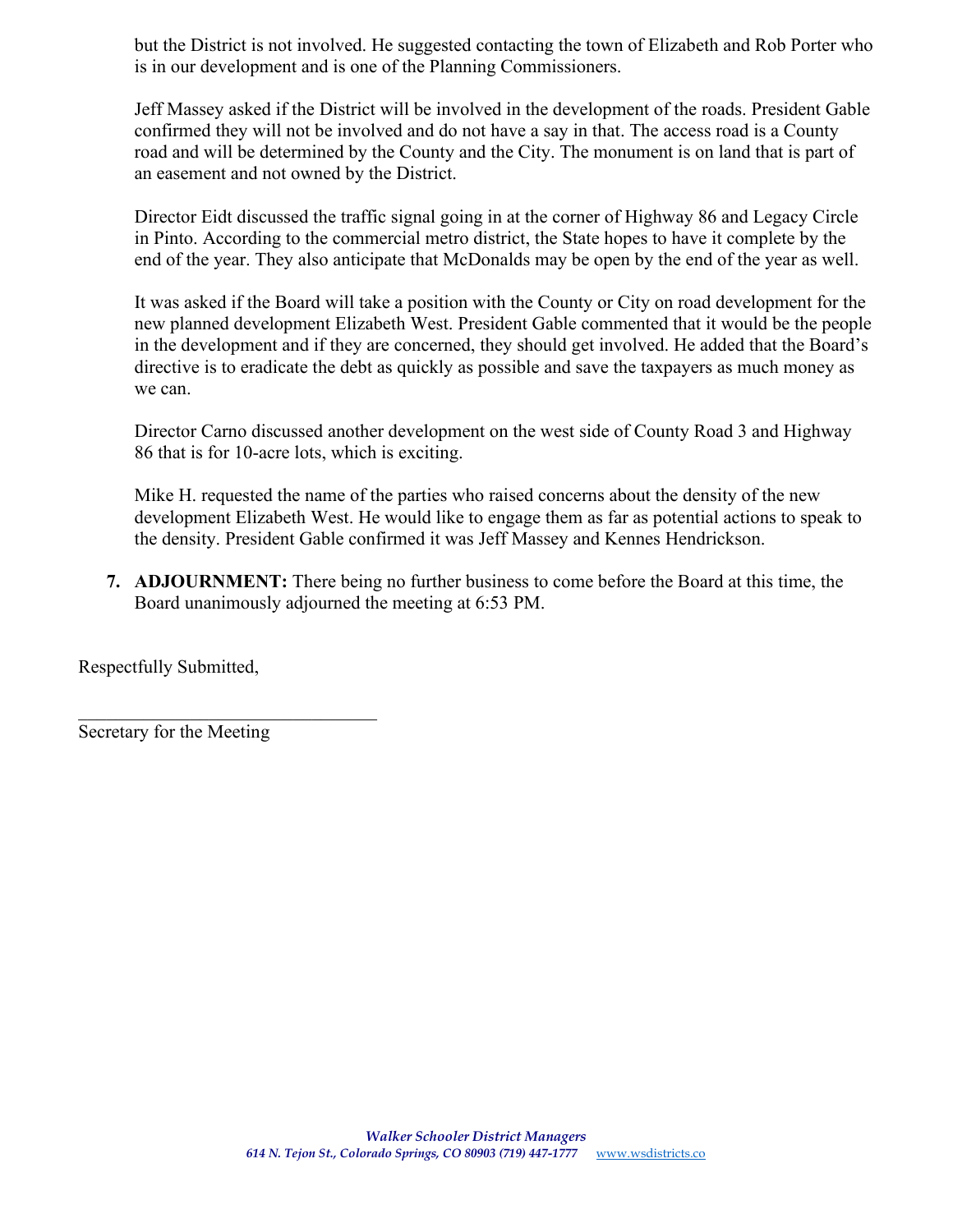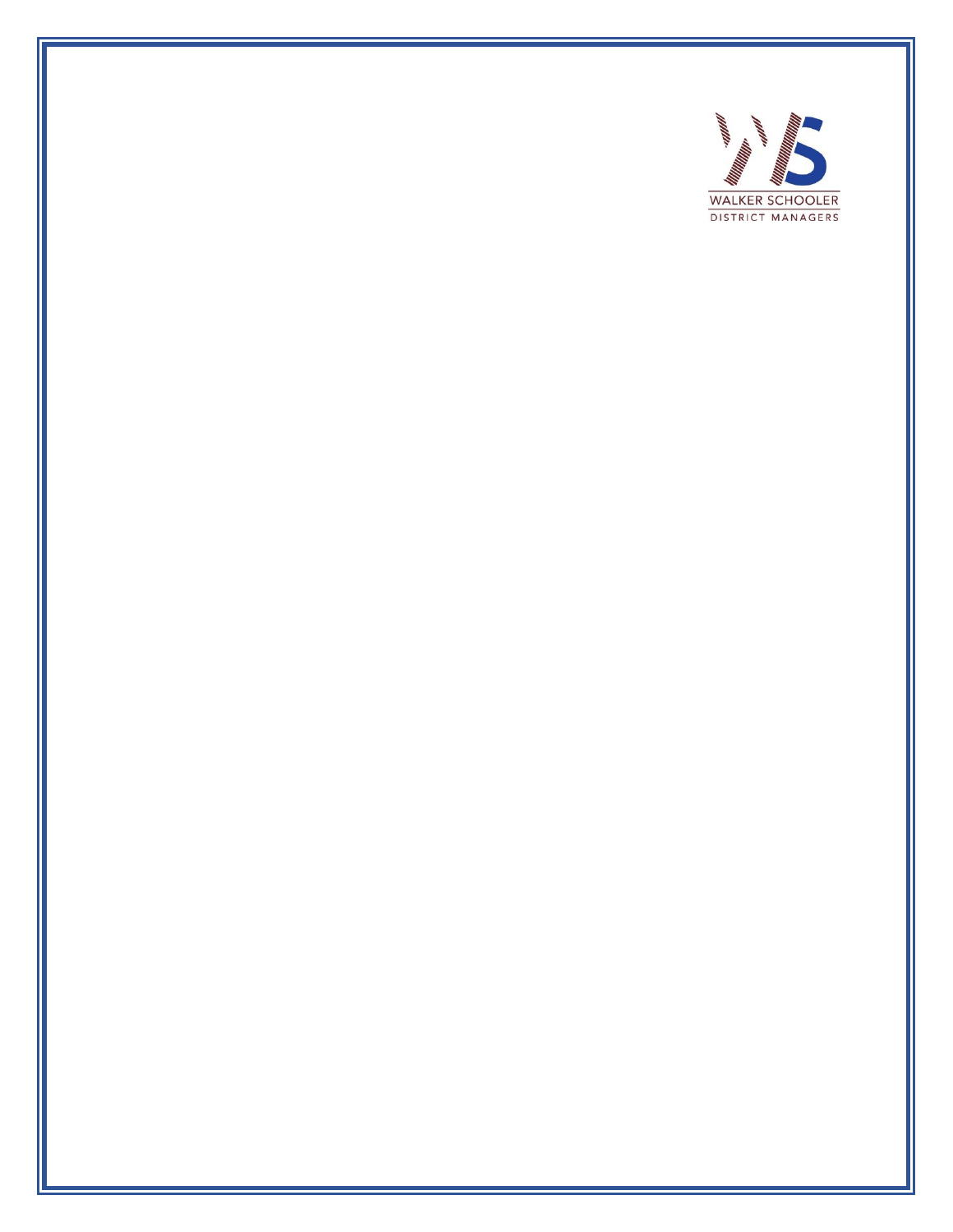### 2:16 PM Elbert & Highway 86 Metro District 05/12/22 Balance Sheet Accrual Basis **Accrual Basis** As of April 30, 2022

| <b>ASSETS</b><br><b>Current Assets</b><br><b>Checking/Savings</b><br>Colo Trust 4001<br>Colo Trust 8002<br><b>First Bank Checking</b><br>UMB-2016 Revenue Fund 131.2<br><b>UMB-2016 Bond Fund 131.1</b><br><b>UMB-2016 Reserve Fund 131.3</b><br><b>Total Checking/Savings</b><br><b>Other Current Assets</b><br><b>Property Tax Rec -General Fund</b><br><b>Property Tax Rec-Debt Service</b><br><b>Total Other Current Assets</b><br><b>Total Current Assets</b><br><b>TOTAL ASSETS</b><br><b>LIABILITIES &amp; EQUITY</b><br>Liabilities<br><b>Current Liabilities</b><br><b>Accounts Payable</b><br><b>Accounts Payable</b><br><b>Total Accounts Payable</b><br><b>Other Current Liabilities</b><br><b>Deferred Property Tax Rev-Gen</b><br><b>Deferred Property Tax Rev-Debt</b><br><b>Interest Payable</b><br><b>Total Other Current Liabilities</b><br><b>Total Current Liabilities</b><br>Long Term Liabilities<br><b>Bond Payable</b><br>Series 2016 Bonds<br><b>Total Long Term Liabilities</b><br><b>Total Liabilities</b><br><b>Equity</b><br><b>Opening Balance Equity</b><br><b>Retained Earnings</b><br><b>Net Income</b><br><b>Total Equity</b><br><b>TOTAL LIABILITIES &amp; EQUITY</b> | Apr 30, 22                            |
|----------------------------------------------------------------------------------------------------------------------------------------------------------------------------------------------------------------------------------------------------------------------------------------------------------------------------------------------------------------------------------------------------------------------------------------------------------------------------------------------------------------------------------------------------------------------------------------------------------------------------------------------------------------------------------------------------------------------------------------------------------------------------------------------------------------------------------------------------------------------------------------------------------------------------------------------------------------------------------------------------------------------------------------------------------------------------------------------------------------------------------------------------------------------------------------------------------|---------------------------------------|
|                                                                                                                                                                                                                                                                                                                                                                                                                                                                                                                                                                                                                                                                                                                                                                                                                                                                                                                                                                                                                                                                                                                                                                                                          |                                       |
|                                                                                                                                                                                                                                                                                                                                                                                                                                                                                                                                                                                                                                                                                                                                                                                                                                                                                                                                                                                                                                                                                                                                                                                                          |                                       |
|                                                                                                                                                                                                                                                                                                                                                                                                                                                                                                                                                                                                                                                                                                                                                                                                                                                                                                                                                                                                                                                                                                                                                                                                          |                                       |
|                                                                                                                                                                                                                                                                                                                                                                                                                                                                                                                                                                                                                                                                                                                                                                                                                                                                                                                                                                                                                                                                                                                                                                                                          | 33,662.51<br>625,297.68               |
|                                                                                                                                                                                                                                                                                                                                                                                                                                                                                                                                                                                                                                                                                                                                                                                                                                                                                                                                                                                                                                                                                                                                                                                                          | 3,551.66                              |
|                                                                                                                                                                                                                                                                                                                                                                                                                                                                                                                                                                                                                                                                                                                                                                                                                                                                                                                                                                                                                                                                                                                                                                                                          | 106,630.37                            |
|                                                                                                                                                                                                                                                                                                                                                                                                                                                                                                                                                                                                                                                                                                                                                                                                                                                                                                                                                                                                                                                                                                                                                                                                          | 32.77                                 |
|                                                                                                                                                                                                                                                                                                                                                                                                                                                                                                                                                                                                                                                                                                                                                                                                                                                                                                                                                                                                                                                                                                                                                                                                          | 373,097.94                            |
|                                                                                                                                                                                                                                                                                                                                                                                                                                                                                                                                                                                                                                                                                                                                                                                                                                                                                                                                                                                                                                                                                                                                                                                                          | 1,142,272.93                          |
|                                                                                                                                                                                                                                                                                                                                                                                                                                                                                                                                                                                                                                                                                                                                                                                                                                                                                                                                                                                                                                                                                                                                                                                                          |                                       |
|                                                                                                                                                                                                                                                                                                                                                                                                                                                                                                                                                                                                                                                                                                                                                                                                                                                                                                                                                                                                                                                                                                                                                                                                          | 49,227.57                             |
|                                                                                                                                                                                                                                                                                                                                                                                                                                                                                                                                                                                                                                                                                                                                                                                                                                                                                                                                                                                                                                                                                                                                                                                                          | 211,777.17                            |
|                                                                                                                                                                                                                                                                                                                                                                                                                                                                                                                                                                                                                                                                                                                                                                                                                                                                                                                                                                                                                                                                                                                                                                                                          | 261,004.74                            |
|                                                                                                                                                                                                                                                                                                                                                                                                                                                                                                                                                                                                                                                                                                                                                                                                                                                                                                                                                                                                                                                                                                                                                                                                          | 1,403,277.67                          |
|                                                                                                                                                                                                                                                                                                                                                                                                                                                                                                                                                                                                                                                                                                                                                                                                                                                                                                                                                                                                                                                                                                                                                                                                          | 1,403,277.67                          |
|                                                                                                                                                                                                                                                                                                                                                                                                                                                                                                                                                                                                                                                                                                                                                                                                                                                                                                                                                                                                                                                                                                                                                                                                          |                                       |
|                                                                                                                                                                                                                                                                                                                                                                                                                                                                                                                                                                                                                                                                                                                                                                                                                                                                                                                                                                                                                                                                                                                                                                                                          | 2,250.00                              |
|                                                                                                                                                                                                                                                                                                                                                                                                                                                                                                                                                                                                                                                                                                                                                                                                                                                                                                                                                                                                                                                                                                                                                                                                          | 2,250.00                              |
|                                                                                                                                                                                                                                                                                                                                                                                                                                                                                                                                                                                                                                                                                                                                                                                                                                                                                                                                                                                                                                                                                                                                                                                                          | 49,227.57<br>211,777.17<br>272,063.00 |
|                                                                                                                                                                                                                                                                                                                                                                                                                                                                                                                                                                                                                                                                                                                                                                                                                                                                                                                                                                                                                                                                                                                                                                                                          | 533,067.74                            |
|                                                                                                                                                                                                                                                                                                                                                                                                                                                                                                                                                                                                                                                                                                                                                                                                                                                                                                                                                                                                                                                                                                                                                                                                          | 535,317.74                            |
|                                                                                                                                                                                                                                                                                                                                                                                                                                                                                                                                                                                                                                                                                                                                                                                                                                                                                                                                                                                                                                                                                                                                                                                                          |                                       |
|                                                                                                                                                                                                                                                                                                                                                                                                                                                                                                                                                                                                                                                                                                                                                                                                                                                                                                                                                                                                                                                                                                                                                                                                          | 100,000.00                            |
|                                                                                                                                                                                                                                                                                                                                                                                                                                                                                                                                                                                                                                                                                                                                                                                                                                                                                                                                                                                                                                                                                                                                                                                                          | 4,920,000.00                          |
|                                                                                                                                                                                                                                                                                                                                                                                                                                                                                                                                                                                                                                                                                                                                                                                                                                                                                                                                                                                                                                                                                                                                                                                                          | 5,020,000.00                          |
|                                                                                                                                                                                                                                                                                                                                                                                                                                                                                                                                                                                                                                                                                                                                                                                                                                                                                                                                                                                                                                                                                                                                                                                                          | 5,555,317.74                          |
|                                                                                                                                                                                                                                                                                                                                                                                                                                                                                                                                                                                                                                                                                                                                                                                                                                                                                                                                                                                                                                                                                                                                                                                                          |                                       |
|                                                                                                                                                                                                                                                                                                                                                                                                                                                                                                                                                                                                                                                                                                                                                                                                                                                                                                                                                                                                                                                                                                                                                                                                          | -4,153,444.01                         |
|                                                                                                                                                                                                                                                                                                                                                                                                                                                                                                                                                                                                                                                                                                                                                                                                                                                                                                                                                                                                                                                                                                                                                                                                          | -245,577.86                           |
|                                                                                                                                                                                                                                                                                                                                                                                                                                                                                                                                                                                                                                                                                                                                                                                                                                                                                                                                                                                                                                                                                                                                                                                                          | 246,981.80                            |
|                                                                                                                                                                                                                                                                                                                                                                                                                                                                                                                                                                                                                                                                                                                                                                                                                                                                                                                                                                                                                                                                                                                                                                                                          | -4,152,040.07                         |
|                                                                                                                                                                                                                                                                                                                                                                                                                                                                                                                                                                                                                                                                                                                                                                                                                                                                                                                                                                                                                                                                                                                                                                                                          | 1,403,277.67                          |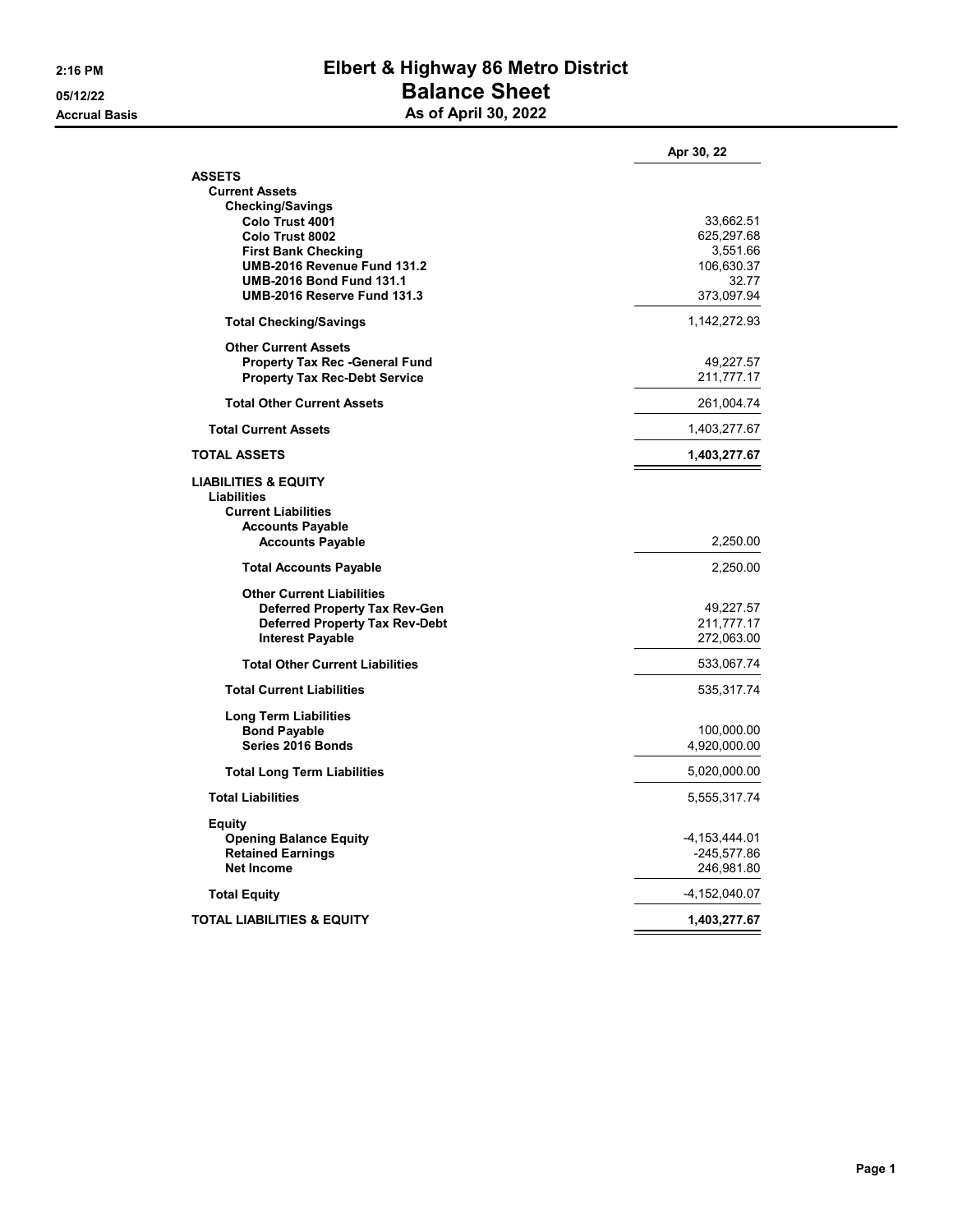#### 1:34 PM 05/12/22 Accrual Basis

#### Elbert & Highway 86 Metro District Profit & Loss Budget vs. Actual January through April 2022

TOTAL Apr 22 Jan - Apr 22 Budget \$ Over Budget % of Budget Ordinary Income/Expense Income Tax Collections **Current - O&M** 5,195.35 47,110.43 96,338.00 -49,227.57 48.9% Current - Debt 22,339.98 202,574.83 414,252.00 -211,677.17 48.9% **SOT - O&M** 1,147.30 3,916.76 9,656.00 -5,739.24 40.56% **SOT - Debt** 4,933.38 14,756.54 41,425.00 -26,668.46 35.62% Total Tax Collections **33,616.01** 268,358.56 561,671.00 -293,312.44 47.78% Fees Facility Fees 0.00 0.00 14,000.00 -14,000.00 0.0% **Total Fees** 0.00 0.00 0.00 0.00 14,000.00 -14,000.00 0.0% Grant Income 0.00 1,011.00 **Bond Reserve Interest Income** 390.57 589.42 2,000.00 -1.410.58 29.47% Interest Income 4.41 51.86 500.00 -448.14 10.37% Total Income 34,010.99 270,010.84 578,171.00 -308,160.16 46.7% Gross Profit 34,010.99 270,010.84 578,171.00 -308,160.16 46.7% Expense Accounting 0.00 0.00 0.00 12,000.00 -12,000.00 0.0% Audit 0.00 0.00 4,500.00 -4,500.00 0.0% Bank Service Charges **Lender/ Trustee Fees** 0.00 0.00 0.00 3,000.00 -3,000.00 0.0% Total Bank Service Charges  $0.00$  0.00  $3,000.00$  3,000.00  $-3,000.00$  0.0% Bond Expense **Debt Service Principal**  $0.00$  **0.00**  $100,000.00$  **-100,000.00 0.0% 0.0% Debt Service Interest** 0.00 0.00 0.00 272,063.00 -272,063.00 0.0% Total Bond Expense  $0.00$  0.00  $372,063.00$  372,063.00  $-372,063.00$  0.0% **Copies & Postage 0.00 229.93 Dues and Subscriptions**   $0.00$  0.00 0.00 0.00 0.00 0.00 0.0% 0.0% Election 0.00 1,973.27 2,000.00 -26.73 98.66% Insurance 0.00 0.00 6,000.00 -6,000.00 0.0% Miscellaneous 0.00 0.00 5,000.00 -5,000.00 0.0% Professional Fees **District Management** 2,250.00 9,000.00 15,000.00 -6,000.00 60.0% **Landscaping Maintenance**  $0.00$  0.00  $7,500.00$  7,500.00  $-7,500.00$  0.0% Legal 3,981.57 3,981.57 20,000.00 -16,018.43 19.91% **Total Professional Fees** 6.231.57 12.981.57 42.500.00 -29.518.43 30.55% **Treasurer's Collection Fee - GF** 155.86 1,413.31 2,890.00 -1,476.69 48.9% **Treasurers Collection Fee - DS** 670.20 6,077.25 12,428.00 -6,350.75 48.9% Utilities 51.53 353.71 1,500.00 -1,146.29 23.58% Total Expense **12.12 12.3 12.42 13.42 13.42 13.42 13.42** 109.16 13.423,029.04 164,481.00 14.441,451.96 14.96% Net Ordinary Income 26,901.83 246,981.80 113,690.00 133,291.80 217.24% Net Income 26,901.83 246,981.80 113,690.00 133,291.80 217.24%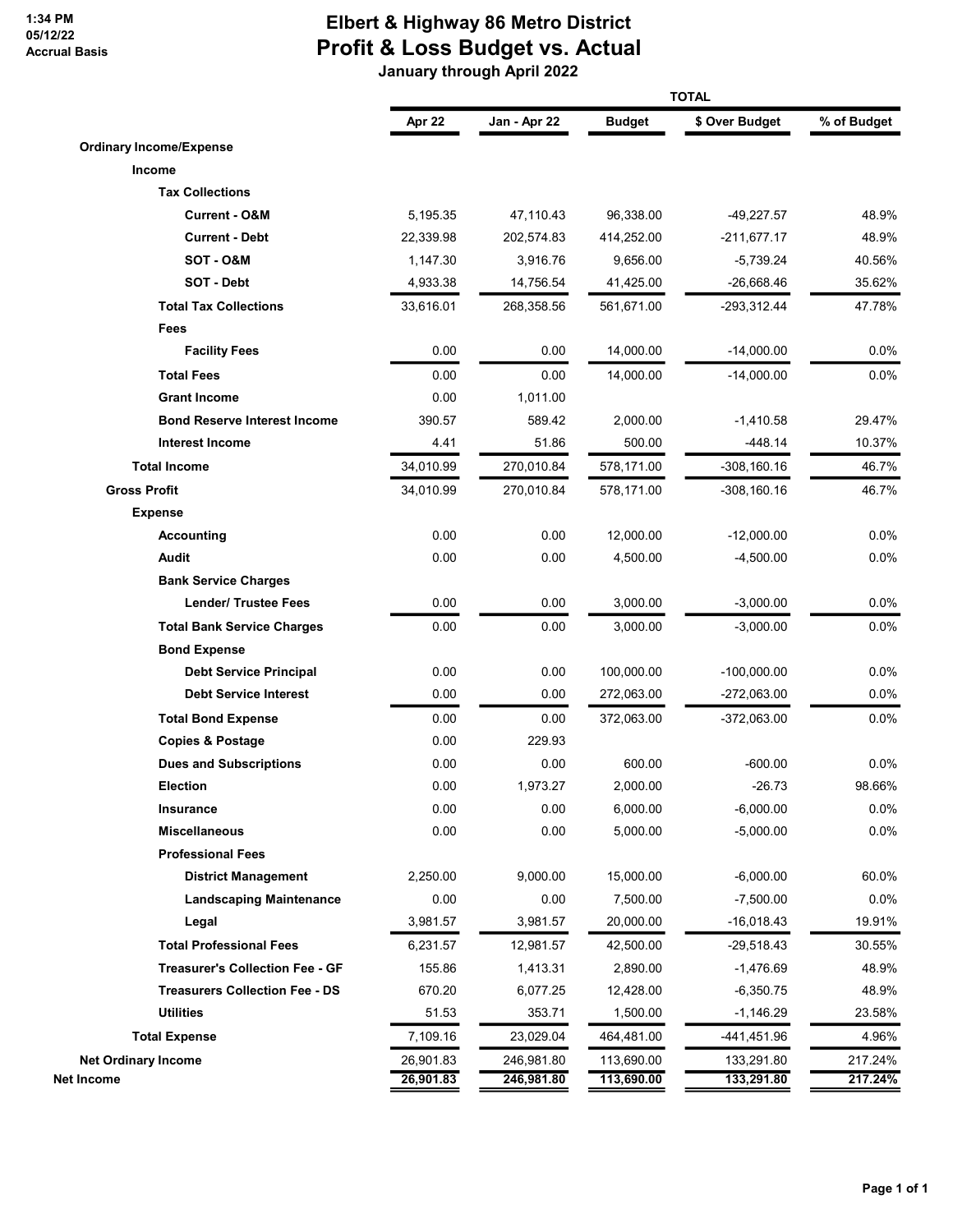

Income



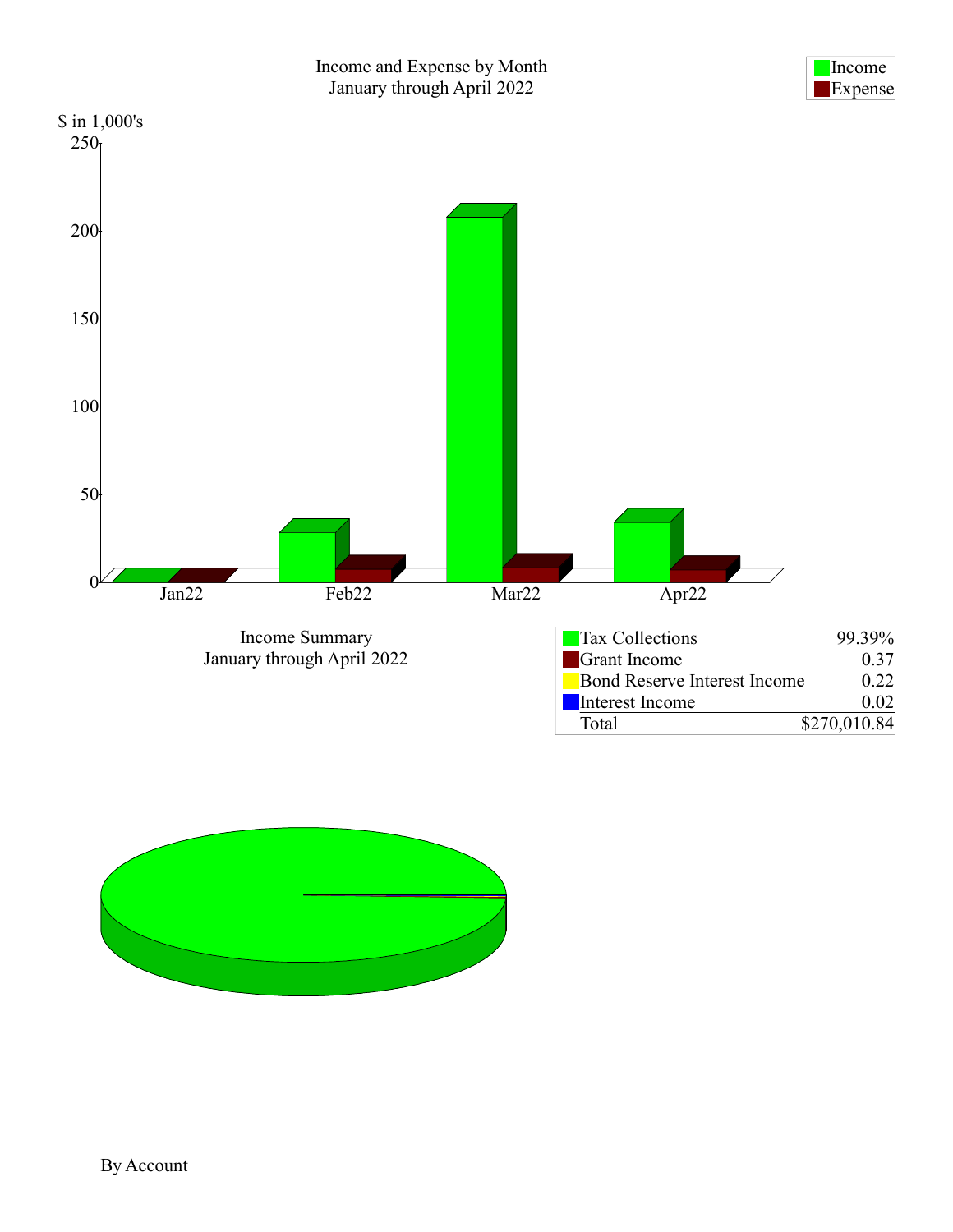

Income